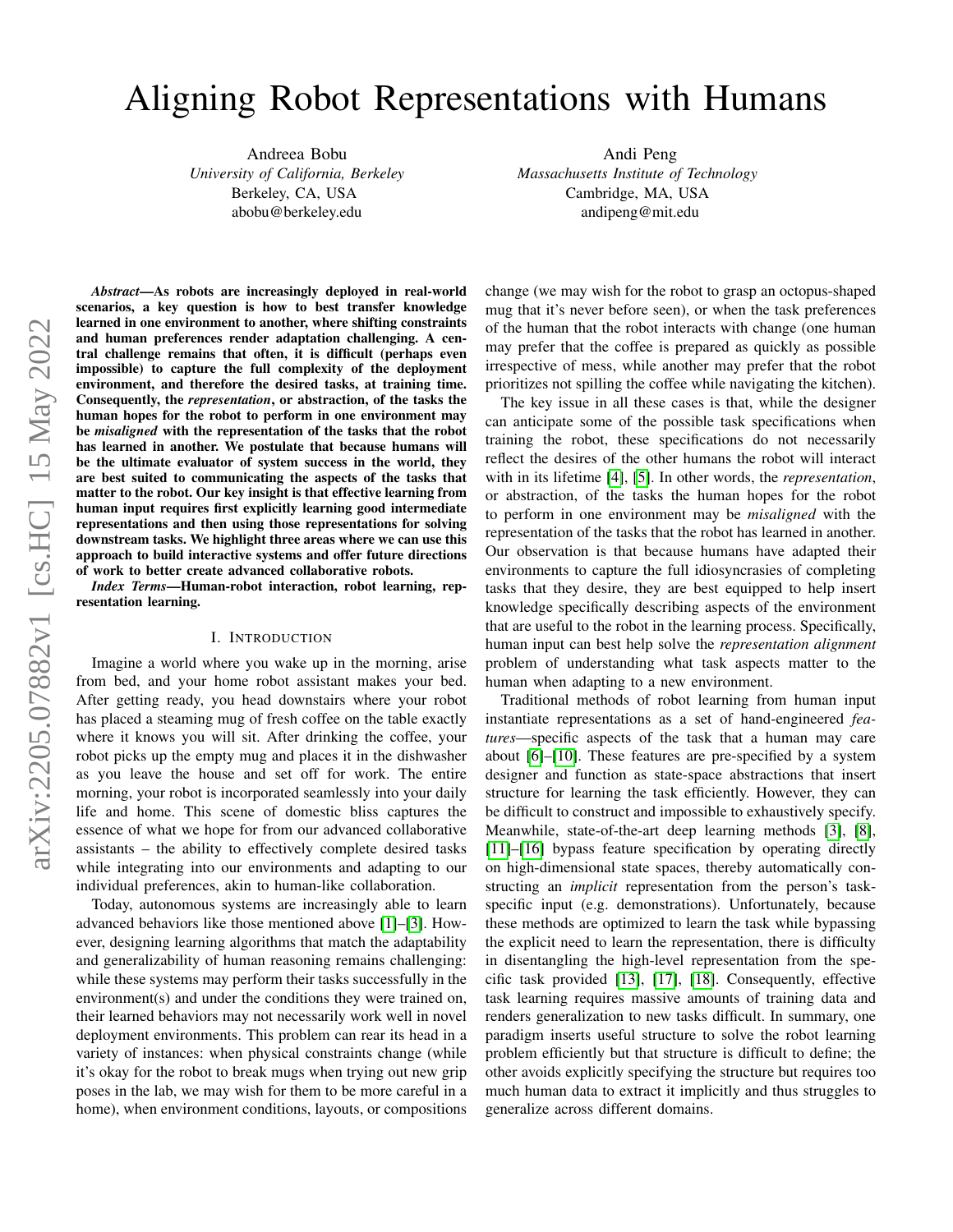

<span id="page-1-0"></span>Fig. 1. Under our framework, the robot first learns *human-guided representations* by asking the human for representation-specific input to capture specific aspects of the task that they care about (e.g. distance to laptop, cup orientation, cup near table). The robot then uses the representation to learn how to perform the task from task-specific input like demonstrations, corrections, etc.

We postulate that effective learning from human input requires methodologies that combine the best of both traditional feature engineering and highly-expressive deep learning worlds. Our core idea is to divide and conquer the learning problem: *explicitly* focus human input on teaching robots good intermediate representations before using those representations for downstream tasks. We call these *human-guided representations*: abstractions that, if learned well, can enable robots to better solve tasks when deployed into the real world. We discuss several directions for learning human-guided representations as well as strategies for identifying misalignment and improving effective downstream task learning.

## II. LEARNING HUMAN-GUIDED REPRESENTATIONS

The representation learning literature has accrued a vast body of work on learning disentangled latent spaces in an unsupervised manner [\[19\]](#page-4-12)–[\[21\]](#page-4-13). However, because these methods are purposefully designed to bypass direct human supervision, the disentangled factors in the learned embedding do not necessarily correspond to concepts in the human's representation. In other words, the robot's learned representation does not necessarily align with the human's, therefore adapting to how they want the task to be done is difficult. Self-supervised learning inserts some human guidance by allowing for the designer to specify proxy tasks useful for feature learning [\[15\]](#page-4-14), [\[22\]](#page-4-15)–[\[25\]](#page-4-16) (for example, predicting forward dynamics to capture what constrains movement). In this process, the human designer hopes to instill good representations into the robot by using their intuition to construct tasks which illustrate specific features. However, devising proxy tasks is an exercise that requires nontrivial effort and expertise: human effort to manually specify features is instead traded for human effort to specify objective functions for extracting those features.

A more direct way to guide representation alignment is to learn directly from human input. In standard imitation learning, the robot learns a policy that copies—or clones— human demonstrations [\[8\]](#page-4-6), [\[10\]](#page-4-5). However, it cannot learn to imitate what it has not seen before, thus rendering human input non-generalizable to new tasks [\[5\]](#page-4-3), [\[16\]](#page-4-8). Moreover, BC suffers from the problem of covariate shift, where once a learned policy drifts away from the demonstrations, errors compound more and more over time. Inverse reinforcement learning (IRL) attempts to extract a reward function from demonstrations that is intended to capture *why* a specific behaviour is desirable [\[8\]](#page-4-6), but unfortunately requires massive amounts of data to truly learn a fully-specified reward [\[13\]](#page-4-9), [\[17\]](#page-4-10). IRL also requires expert or close to expert demonstrations [\[6\]](#page-4-4). Meta-learning reduces this sample complexity by reusing demonstrations from an array of different tasks in the training distribution [\[26\]](#page-4-17), [\[27\]](#page-4-18), but ultimately still requires the human to know the test time task distribution *a priori*, which brings us back to the manual specification problem: we now trade hand-crafting features for hand-crafting tasks.

Because demonstrations are intended for teaching the robot *how* to do the tasks, not *what matters* for doing the tasks, they can only contribute to aligning representations implicitly. This might not result in learning algorithms extracting salient features that matter to the human for performing the desired tasks [\[18\]](#page-4-11). As shown in Fig. [1,](#page-1-0) we propose that the robot should explicitly ask for *representation-specific* human input to teach it the intermediate representation before using it to learn more generalizable downstream tasks from task-specific input. Importantly, because of this separation, these representations are not specific to any one particular task the human may want the robot to carry out; instead, they capture aspects causal for the potential task *distribution* in the environment.

Designing human input for representation learning. One option for learning intermediate human-guided representations is to instantiate them as feature sets like those in traditional methods, and let the human teach individual, novel features themselves [\[18\]](#page-4-11), [\[28\]](#page-4-19). A natural way to represent any specific new feature is via a neural network which is trained by asking the human for supervision labels representing the feature values at different states. Unfortunately, querying the human for labels to train this neural network requires a burdensome amount of human interaction. Even worse, humans are notoriously imprecise at giving these types of numerical inputs, rendering learned representations likely erroneous [\[29\]](#page-4-20). We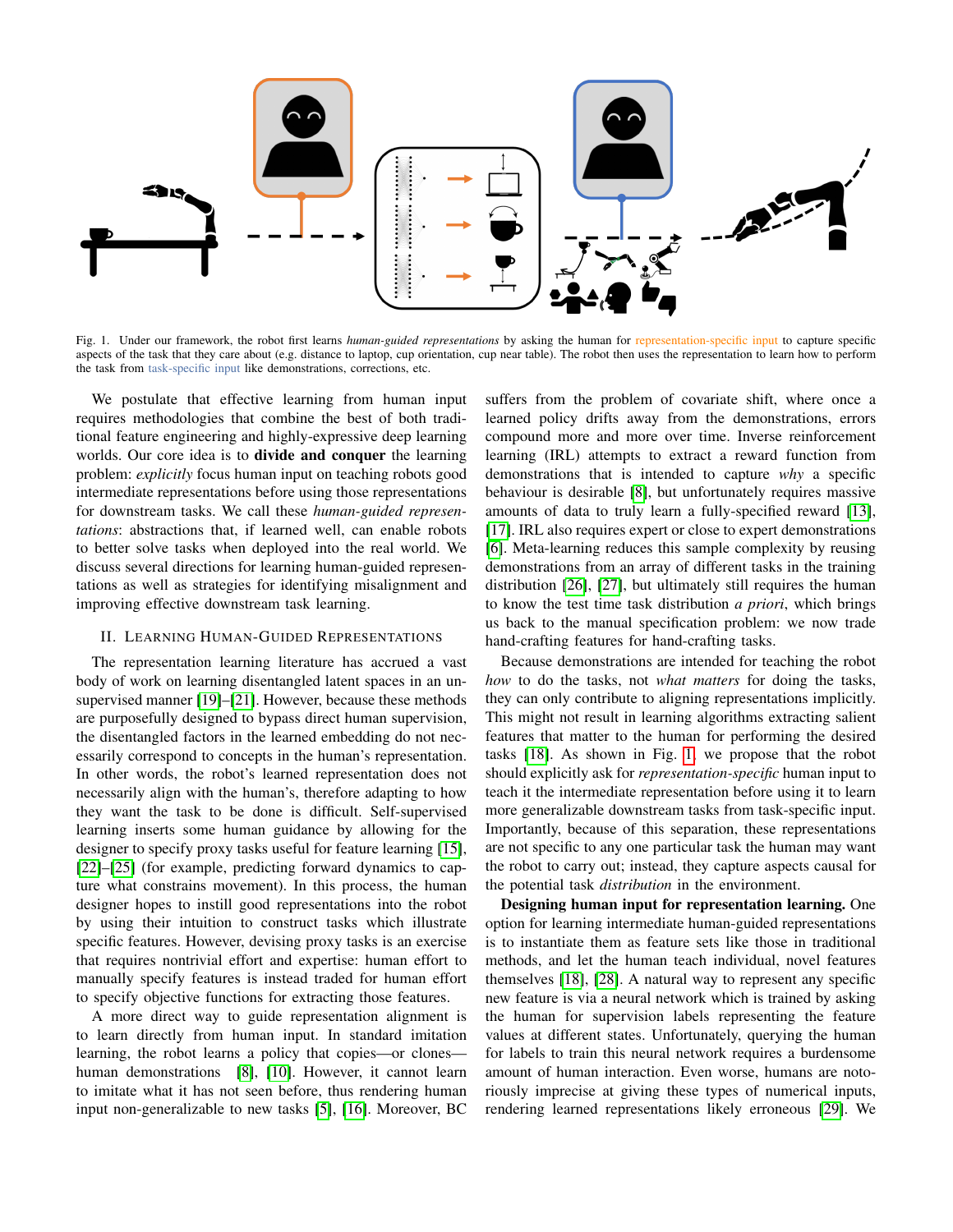propose that a key direction for future work is considering new types of representation-specific input that are highly informative about the feature without requiring too much effort from the human. For example, a new type of structured human input called a *feature trace* [\[28\]](#page-4-19), where a human guides the robot from states where the feature is highly expressed to states where it is not, has been found to recover more robust and generalizable rewards with far less human effort. Moving forward, we can study additional forms of human input such as language or gaze and pose, that can also be targeted for feature learning. Moreover, we can also consider types of human input that recover the feature representation as a whole (rather than one by one) via representation-specific proxy tasks – *calibration* tasks where the robot's goal is to specifically align itself with the demonstrating human.

Transforming the representation for human input. Instead of designing the type of input the person can give to teach the representation, we can directly design the type of representation itself. Previously, when we instantiated the representation as a set of learnable features, we gave the human freedom to decide what feature each dimension of the representation was and provide feedback for teaching it to the robot. This enabled the human to add desirable task aspects to the representation even if the system designer did not originally think of them. In some cases, though, it may be possible for the system designer to specify the necessary dimensions of the representation, just not the mapping to the representation itself. This could happen, for example, if the designer has prior knowledge that the class of features the robot needs to express for its tasks has a well-studied representation. For instance, recent work defines a model to relate emotions expressed in natural language, such as 'happy' or 'sad', into the Valence-Arousal-Dominance spectrum inspired by social psychology [\[30\]](#page-4-21). The human can teach the representation efficiently with natural language by having the robot map their utterances to their emotive latent VAD equivalent. This way, all user feedback for this representation contributes to learning about all emotions, and the robot can model new emotions that interpolate those seen during training. Moving forward, we should consider leveraging existing methods that define transformations of natural human-comprehensible concepts, such as language or images, into robot-comprehensible representations for downstream task learning [\[31\]](#page-4-22), [\[32\]](#page-4-23).

Designing the human-robot interface for learning. In order to truly deploy collaborative robots in the world, we must eventually develop usable interactive interfaces that allow for effective information exchange of representations understood by both the human and robot. Existing work has highlighted the importance of the interface when a human and robot collectively share the same workspace, with key considerations being ease of use, specificity of communication, and reliability of feedback [\[33\]](#page-4-24), [\[34\]](#page-4-25). Current methods suggest using visual displays, hand or face gestures, physical interaction and haptics, and verbal language can all be viable solutions towards effective human communication [\[35\]](#page-5-0). However, less work has been done in interfaces for how the robot can effectively communicate the representation of what it has learned with the human. For example, it would be desirable to have an interface by which the robot can effectively demonstrate or show the human what it *thinks* is the correct desired task prior to actually deploying it in the real-world. This could be done in the form of mapping the proposed robot policy to simulated demonstrations or even natural language to communicate the intended behaviour. We propose that effective human-robot interaction which leads to learning human-guided representations will require the development of both streams of information flow in order to fully achieve its potential.

## III. IDENTIFYING MISALIGNMENT

Along with learning transferable human-guided representations, it is also important to detect when misalignment exists in the first place. Misaligned representations may cause the robot to misinterpret the human's guidance for how to complete the task, execute unexpected or undesired behaviors, or degrade in overall performance [\[36\]](#page-5-1). Ergo, we wish for the robot to *know when it does not know* the aspects that matter to the human *before* it starts incorrectly learning how to perform the task. If misalignment is correctly detected, then a process which begins with expanding or re-learning the representation will better help ultimately learn the downstream task. The key question is: how can the robot autonomously identify representation misalignment and know when to ask for help?

Several methods suggest an introspective approach where the robot can maintain uncertainty in its representation's ability to explain the human's input. By modeling humans as noisily rational agents choosing inputs in proportion to their exponentiated rewards [\[37\]](#page-5-2)–[\[39\]](#page-5-3), Bayesian approaches can jointly infer both the reward parameter and a *confidence* in whether the desired reward function can be captured by the current representation [\[36\]](#page-5-1), [\[40\]](#page-5-4)–[\[43\]](#page-5-5). When the human input refers to a reward that the robot's representation cannot support, the inferred confidence is low, signaling misalignment. Meanwhile, deep learning methods often study this uncertainty through an *ensemble* of neural networks [\[44\]](#page-5-6), [\[45\]](#page-5-7). The intuition here is that if multiple (identically trained) networks disagree on their predictions, this suggests that the input is out of distribution and therefore the learned representation is misaligned.

In both cases, once the robot detects misalignment there are a few options for how to proceed: discard the human input entirely, continue learning in proportion to its assessed confidence, or halt execution and ask the human to undergo the process of representation alignment from the previous section [\[36\]](#page-5-1). Assuming the robot identified misalignment correctly, any of these options are viable alternatives to relearning from the original human feedback. Unfortunately, robustly detecting misalignment remains difficult in many real-world scenarios. We highlight three key areas where identifying misalignment is particularly challenging and offer brief suggestions for future work.

Disambiguating between misalignment and noise. When a robot's representation cannot explain the human input, it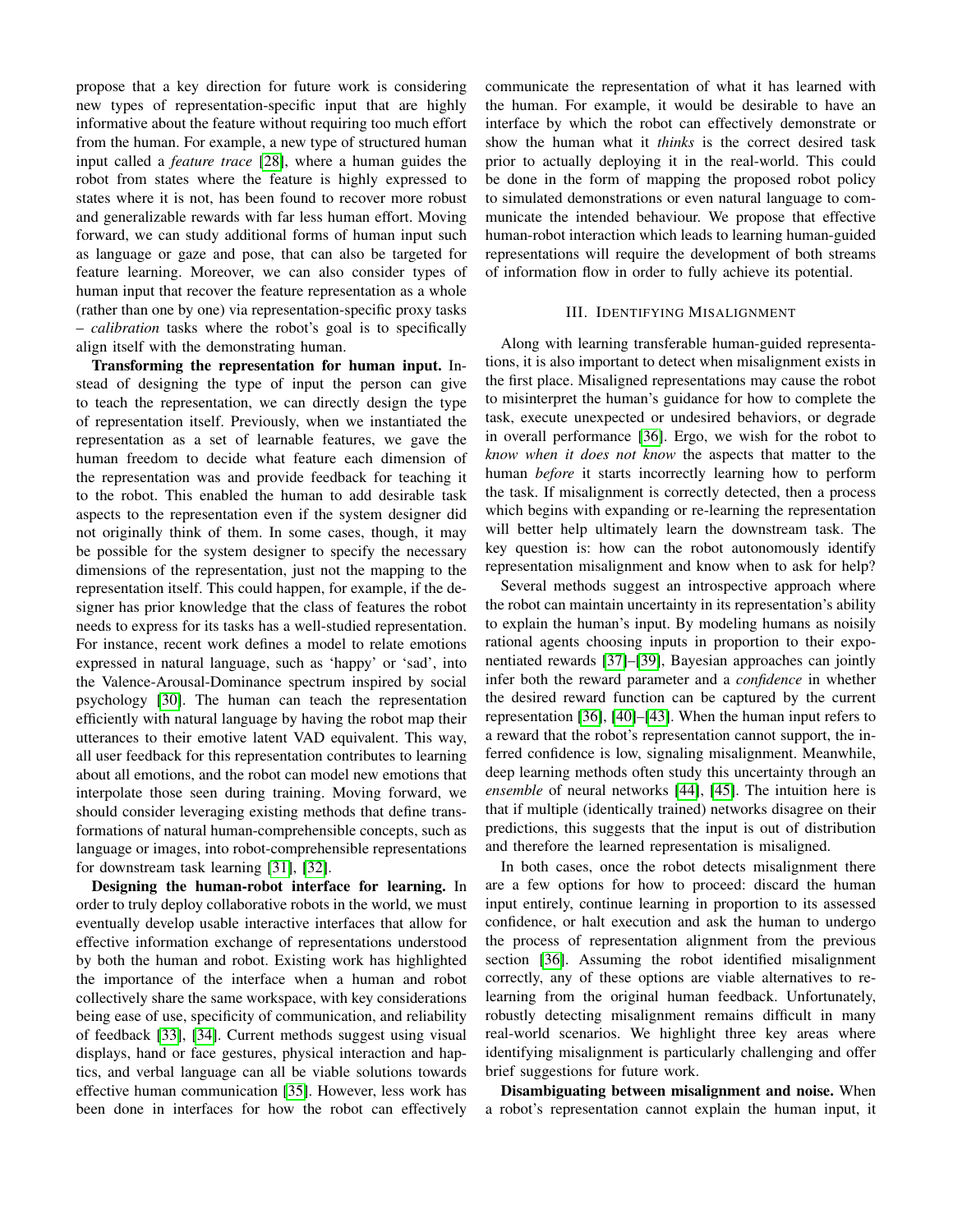may be difficult to disambiguate whether this is due to representation misalignment or human noise [\[36\]](#page-5-1). This issue often arises from inexperienced users and is inherent to the types of data designers must work with in human-robot interaction scenarios. A proposed, albeit expensive, method of addressing this challenge is to collect more data to balance out noise, but this solution would not fare well in online learning scenarios where the robot must detect misalignment in real time, from just a few observations. We suggest that a more sustainable alternative is to investigate better human modeling for separating out these two sources of error [\[46\]](#page-5-8).

Poor feature learning. Misalignment can additionally occur due to two reasons: either the robot's representation does not fully capture an aspect that the human cares about or it does, but *poorly*. The latter can occur if some of the features the robot learned were not learned well enough; for example, a feature might have required more data from the human in order to cover the state space and generalize to new areas. We propose that it is crucial for the robot to distinguish between misalignment due to an incomplete representation or due to incorrectly learned dimensions of the representation so that instead of attempting to re-learn a new feature, the robot knows to query for more data on the existing one. Future work is needed for understanding whether the robot needs to repair an existing learned feature, detecting which feature that might be, and developing interactive methods to elicit informative data to improve existing features.

Feature confusion. An even more fundamental issue exists when the human's input refers to something not captured by the robot's learned representation, but the representation nonetheless can explain their input. In this case, we have confused misalignment for human noise [\[36\]](#page-5-1), [\[45\]](#page-5-7). This problem will especially occur if the representation is highly expressive and can only be solved by intaking additional human input: each input might be explainable by some hypothesis, but eventually no hypothesis can explain all input. More work is needed to study how to query for a broad and diverse set of human input, how the robot would best demonstrate the features it has learned to the human, and how to best balance between querying for data vs. learning with existing data.

## IV. LEARNING THE DOWNSTREAM TASK

Once we have learned a human-guided representation, it is easy to then apply that representation towards learning a downstream task by using standard policy [\[4\]](#page-4-2), [\[5\]](#page-4-3), [\[26\]](#page-4-17), [\[47\]](#page-5-9) or reward learning techniques [\[7\]](#page-4-26), [\[9\]](#page-4-27), [\[12\]](#page-4-28), [\[14\]](#page-4-29), [\[48\]](#page-5-10)– [\[50\]](#page-5-11). However, human-guided representations have important implications for how they impact the downstream learning pipeline. We subsequently discuss three considerations that future work should consider to fully close the learning loop.

Using the right features at the right time. In this proposal, we have advocated for learning a human-guided representation that is sufficiently decoupled from any specific task the human may have provided feedback for and focuses instead on capturing causal aspects for the potential task distribution in the environment. When the robot specializes on a task, the representation by construction will contain features that are irrelevant for that task. If all feature dimensions in the representation were orthogonal to one another, this would not cause any issue. However, in the real world, many relevant features may be related and, thus, *spurious correlation* between features could affect task learning [\[51\]](#page-5-12). Future directions of work should enable the robot to *focus on the right features at the right time*. One idea for accomplishing this is to employ feature selection strategies to activate the subset of the representation that matters for the specific task at hand. This strategy could be heuristic-based, like choosing the minimum set that maximizes coverage [\[52\]](#page-5-13). Alternatively, since we would hope for our learned representations to be more human interpretable in nature, we could also consider building interfaces where the person themselves can quickly indicate to the robot which features are important for the specific task they want [\[53\]](#page-5-14).

Using representations to better understand humans. Human-guided representations also enable us to learn something about how the person generates the task input in the first place. In particular, the previously mentioned human decisionmaking models [\[37\]](#page-5-2), [\[39\]](#page-5-3), [\[54\]](#page-5-15) assumed that, out of a set of choices, the person selects their input in proportion to these choices' exponentiated rewards. However, we suggest that human-guided representations inform the robot how it should interpret the person's task input, thus we should *reinterpret the available choices from the perspective of the learned representation* [\[55\]](#page-5-16). We suggest future research must revisit how popular robot learning methods are affected by reinterpreting human input through the lens of their representation.

Grounding representations to real-world tasks. Much of HRI has historically assumed that the robot already has access to all the aspects in the environment that the interacting human might care about. This assumption has enabled researchers to make progress on human-robot collaborative algorithms without needing to worry about how to formally ground the robot's behaviour to complex environments and tasks that we would see in the deployment scenarios. Human-guided representations can help bridge the gap towards learning from high-dimensional state spaces as we know the real-world to be, opening the door to HRI applications more challenging and tractable than ever before.

### V. CONCLUSION

Ultimately, the true evaluators of any system deployed in the real world will be the humans that it interacts with, and thus soliciting input from them to effectively learn downstream tasks appears critical. Learning effective methods to learn from human input holds the promise of enabling more advanced, collaborative human-aligned robotic systems. In this paper, we proposed several methods for learning more generalizable intermediate representations from humans and suggested directions for moving towards a more continual and interactive learning framework. It is through understanding and utilizing this bi-directional communication flow that truly effective human-robot collaboration can exist.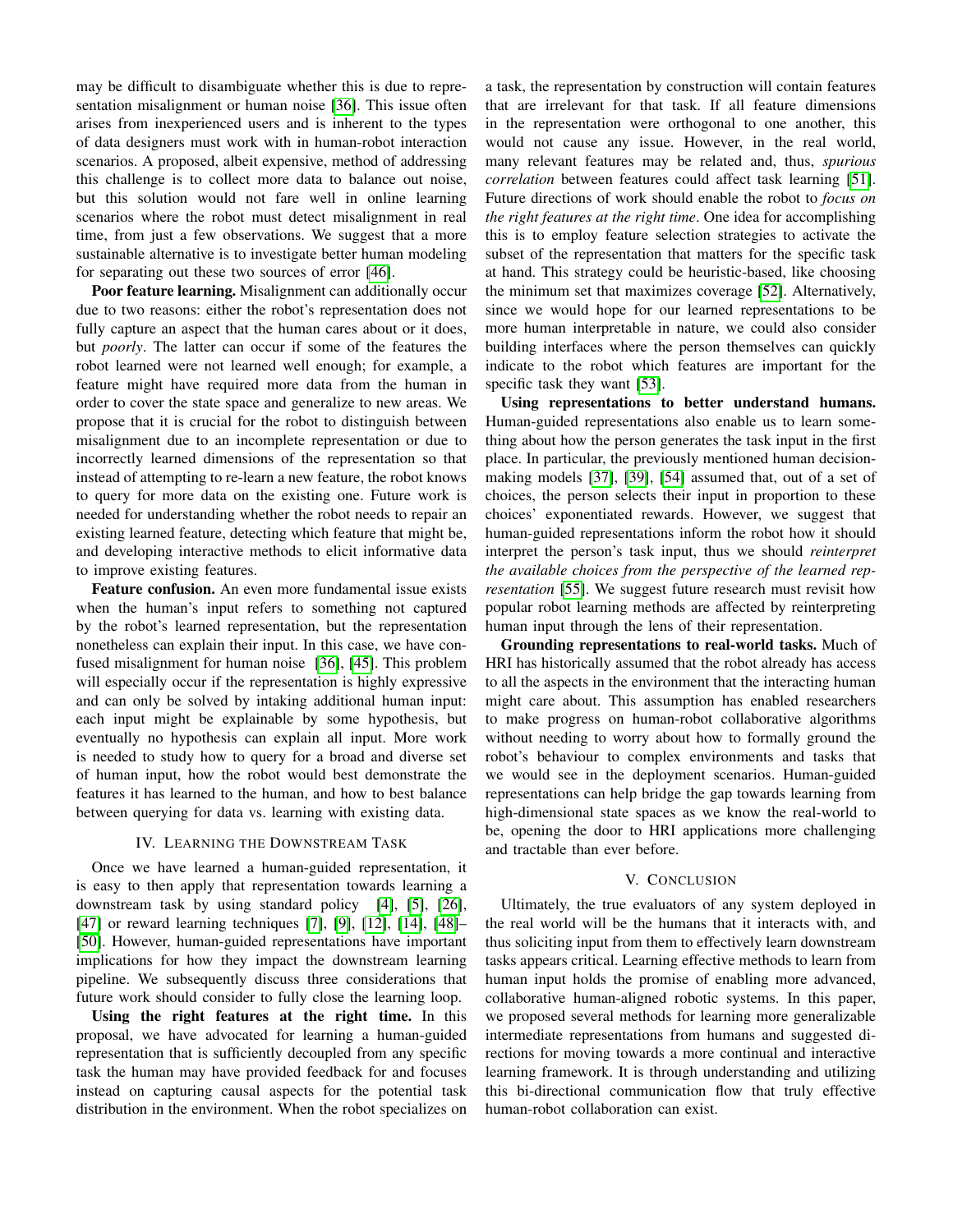#### **REFERENCES**

- <span id="page-4-0"></span>[1] P. Abbeel, A. Coates, and A. Y. Ng, "Autonomous helicopter aerobatics through apprenticeship learning," *The International Journal of Robotics Research*, vol. 29, no. 13, pp. 1608–1639, 2010.
- [2] J. Z. Kolter, C. Plagemann, D. T. Jackson, A. Y. Ng, and S. Thrun, "A probabilistic approach to mixed open-loop and closed-loop control, with application to extreme autonomous driving," in *2010 IEEE International Conference on Robotics and Automation*. IEEE, 2010, pp. 839–845.
- <span id="page-4-1"></span>[3] M. Wulfmeier, D. Z. Wang, and I. Posner, "Watch this: Scalable costfunction learning for path planning in urban environments," in *2016 IEEE/RSJ International Conference on Intelligent Robots and Systems (IROS)*, 2016, pp. 2089–2095.
- <span id="page-4-2"></span>[4] A. Y. Ng, D. Harada, and S. Russell, "Policy invariance under reward transformations: Theory and application to reward shaping," in *Icml*, vol. 99, 1999, pp. 278–287.
- <span id="page-4-3"></span>[5] S. Levine, A. Kumar, G. Tucker, and J. Fu, "Offline reinforcement learning: Tutorial, review, and perspectives on open problems," *arXiv preprint arXiv:2005.01643*, 2020.
- <span id="page-4-4"></span>[6] B. D. Ziebart, A. Maas, J. A. Bagnell, and A. K. Dey, "Maximum entropy inverse reinforcement learning," in *Proceedings of the 23rd National Conference on Artificial Intelligence - Volume 3*, ser. AAAI'08. AAAI Press, 2008, pp. 1433–1438. [Online]. Available: <http://dl.acm.org/citation.cfm?id=1620270.1620297>
- <span id="page-4-26"></span>[7] D. Hadfield-Menell, S. Milli, P. Abbeel, S. J. Russell, and A. Dragan, "Inverse reward design," in *Advances in Neural Information Processing Systems*, I. Guyon, U. V. Luxburg, S. Bengio, H. Wallach, R. Fergus, S. Vishwanathan, and R. Garnett, Eds., vol. 30. Curran Associates, Inc., 2017.
- <span id="page-4-6"></span>[8] P. Abbeel and A. Y. Ng, "Apprenticeship learning via inverse reinforcement learning," in *Machine Learning (ICML), International Conference on*. ACM, 2004.
- <span id="page-4-27"></span>[9] A. Bajcsy, D. P. Losey, M. K. O'Malley, and A. D. Dragan, "Learning robot objectives from physical human interaction," in *Proceedings of the 1st Annual Conference on Robot Learning*, ser. Proceedings of Machine Learning Research, S. Levine, V. Vanhoucke, and K. Goldberg, Eds., vol. 78. PMLR, 13–15 Nov 2017, pp. 217–226. [Online]. Available: <http://proceedings.mlr.press/v78/bajcsy17a.html>
- <span id="page-4-5"></span>[10] T. Osa, J. Pajarinen, G. Neumann, J. A. Bagnell, P. Abbeel, J. Peters *et al.*, "An algorithmic perspective on imitation learning," *Foundations and Trends in Robotics*, vol. 7, no. 1-2, pp. 1–179, 2018.
- <span id="page-4-7"></span>[11] C. Finn, S. Levine, and P. Abbeel, "Guided cost learning: Deep inverse optimal control via policy optimization," in *Proceedings of the 33rd International Conference on International Conference on Machine Learning - Volume 48*, ser. ICML'16. JMLR.org, 2016, p. 49–58.
- <span id="page-4-28"></span>[12] P. F. Christiano, J. Leike, T. Brown, M. Martic, S. Legg, and D. Amodei, "Deep reinforcement learning from human preferences," in *Advances in Neural Information Processing Systems*, I. Guyon, U. V. Luxburg, S. Bengio, H. Wallach, R. Fergus, S. Vishwanathan, and R. Garnett, Eds., vol. 30. Curran Associates, Inc., 2017.
- <span id="page-4-9"></span>[13] J. Fu, K. Luo, and S. Levine, "Learning robust rewards with adverserial inverse reinforcement learning," in *International Conference on Learning Representations*, 2018. [Online]. Available: [https:](https://openreview.net/forum?id=rkHywl-A-) [//openreview.net/forum?id=rkHywl-A-](https://openreview.net/forum?id=rkHywl-A-)
- <span id="page-4-29"></span>[14] J. Fu, A. Singh, D. Ghosh, L. Yang, and S. Levine, "Variational inverse control with events: A general framework for data-driven reward definition," in *Proceedings of the 32nd International Conference on Neural Information Processing Systems*, ser. NIPS'18. Red Hook, NY, USA: Curran Associates Inc., 2018, p. 8547–8556.
- <span id="page-4-14"></span>[15] D. Brown, R. Coleman, R. Srinivasan, and S. Niekum, "Safe imitation learning via fast Bayesian reward inference from preferences," in *Proceedings of the 37th International Conference on Machine Learning*, ser. Proceedings of Machine Learning Research, H. D. III and A. Singh, Eds., vol. 119. PMLR, 13–18 Jul 2020, pp. 1165–1177. [Online]. Available:<http://proceedings.mlr.press/v119/brown20a.html>
- <span id="page-4-8"></span>[16] F. Torabi, G. Warnell, and P. Stone, "Behavioral cloning from observation," in *Proceedings of the 27th International Joint Conference on Artificial Intelligence*, ser. IJCAI'18. AAAI Press, 2018, p. 4950–4957.
- <span id="page-4-10"></span>[17] S. Reddy, A. D. Dragan, and S. Levine, "SQIL: imitation learning via reinforcement learning with sparse rewards," in *8th International Conference on Learning Representations, ICLR 2020, Addis Ababa, Ethiopia, April 26-30, 2020*. OpenReview.net, 2020. [Online]. Available:<https://openreview.net/forum?id=S1xKd24twB>
- <span id="page-4-11"></span>[18] A. Bobu, M. Wiggert, C. Tomlin, and A. D. Dragan, "Inducing structure in reward learning by learning features," *The International Journal of Robotics Research*, vol. 0, no. 0, p. 02783649221078031, 0. [Online]. Available:<https://doi.org/10.1177/02783649221078031>
- <span id="page-4-12"></span>[19] X. Chen, Y. Duan, R. Houthooft, J. Schulman, I. Sutskever, and P. Abbeel, "Infogan: Interpretable representation learning by information maximizing generative adversarial nets," in *Proceedings of the 30th International Conference on Neural Information Processing Systems*, ser. NIPS'16. Red Hook, NY, USA: Curran Associates Inc., 2016, p. 2180–2188.
- [20] I. Higgins, L. Matthey, A. Pal, C. P. Burgess, X. Glorot, M. M. Botvinick, S. Mohamed, and A. Lerchner, "beta-vae: Learning basic visual concepts with a constrained variational framework," in *ICLR*, 2017.
- <span id="page-4-13"></span>[21] R. T. Q. Chen, X. Li, R. B. Grosse, and D. K. Duvenaud, "Isolating sources of disentanglement in variational autoencoders," in *Advances in Neural Information Processing Systems*, S. Bengio, H. Wallach, H. Larochelle, K. Grauman, N. Cesa-Bianchi, and R. Garnett, Eds., vol. 31. Curran Associates, Inc., 2018.
- <span id="page-4-15"></span>[22] C. Doersch, A. K. Gupta, and A. A. Efros, "Unsupervised visual representation learning by context prediction," *2015 IEEE International Conference on Computer Vision (ICCV)*, pp. 1422–1430, 2015.
- [23] D. Pathak, P. Mahmoudieh, G. Luo, P. Agrawal, D. Chen, F. Shentu, E. Shelhamer, J. Malik, A. A. Efros, and T. Darrell, "Zero-shot visual imitation," in *2018 IEEE/CVF Conference on Computer Vision and Pattern Recognition Workshops (CVPRW)*, 2018, pp. 2131–21 313.
- [24] Y. Aytar, T. Pfaff, D. Budden, T. L. Paine, Z. Wang, and N. d. Freitas, "Playing hard exploration games by watching youtube," in *Proceedings of the 32nd International Conference on Neural Information Processing Systems*, ser. NIPS'18. Red Hook, NY, USA: Curran Associates Inc., 2018, p. 2935–2945.
- <span id="page-4-16"></span>[25] M. Laskin, A. Srinivas, and P. Abbeel, "CURL: Contrastive unsupervised representations for reinforcement learning," in *Proceedings of the 37th International Conference on Machine Learning*, ser. Proceedings of Machine Learning Research, H. D. III and A. Singh, Eds., vol. 119. PMLR, 13–18 Jul 2020, pp. 5639–5650. [Online]. Available: <https://proceedings.mlr.press/v119/laskin20a.html>
- <span id="page-4-17"></span>[26] C. Finn, P. Abbeel, and S. Levine, "Model-agnostic meta-learning for fast adaptation of deep networks," in *Proceedings of the 34th International Conference on Machine Learning - Volume 70*, ser. ICML'17. JMLR.org, 2017, p. 1126–1135.
- <span id="page-4-18"></span>[27] K. Xu, E. Ratner, A. Dragan, S. Levine, and C. Finn, "Learning a prior over intent via meta-inverse reinforcement learning," in *Proceedings of the 36th International Conference on Machine Learning*, ser. Proceedings of Machine Learning Research, K. Chaudhuri and R. Salakhutdinov, Eds., vol. 97. PMLR, 09–15 Jun 2019, pp. 6952– 6962. [Online]. Available:<https://proceedings.mlr.press/v97/xu19d.html>
- <span id="page-4-19"></span>[28] A. Bobu, M. Wiggert, C. Tomlin, and A. D. Dragan, "Feature expansive reward learning: Rethinking human input," in *Proceedings of the 2021 ACM/IEEE International Conference on Human-Robot Interaction*, ser. HRI '21. New York, NY, USA: Association for Computing Machinery, 2021, p. 216–224. [Online]. Available: <https://doi.org/10.1145/3434073.3444667>
- <span id="page-4-20"></span>[29] D. Braziunas and C. Boutilier, "Elicitation of factored utilities," *AI Magazine*, vol. 29, no. 4, p. 79, Dec. 2008. [Online]. Available: <https://ojs.aaai.org/index.php/aimagazine/article/view/2203>
- <span id="page-4-21"></span>[30] A. Sripathy, A. Bobu, Z. Li, K. Sreenath, D. S. Brown, and A. D. Dragan, "Teaching robots to span the space of functional expressive motion," 2022. [Online]. Available:<https://arxiv.org/abs/2203.02091>
- <span id="page-4-22"></span>[31] M. Shridhar, L. Manuelli, and D. Fox, "Cliport: What and where pathways for robotic manipulation," in *Conference on Robot Learning*. PMLR, 2022, pp. 894–906.
- <span id="page-4-23"></span>[32] A. Radford, J. W. Kim, C. Hallacy, A. Ramesh, G. Goh, S. Agarwal, G. Sastry, A. Askell, P. Mishkin, J. Clark *et al.*, "Learning transferable visual models from natural language supervision," in *International Conference on Machine Learning*. PMLR, 2021, pp. 8748–8763.
- <span id="page-4-24"></span>[33] J. L. Wright, J. Y. Chen, and S. G. Lakhmani, "Agent transparency and reliability in human–robot interaction: the influence on user confidence and perceived reliability," *IEEE Transactions on Human-Machine Systems*, vol. 50, no. 3, pp. 254–263, 2019.
- <span id="page-4-25"></span>[34] G. Bansal, B. Nushi, E. Kamar, D. S. Weld, W. S. Lasecki, and E. Horvitz, "Updates in human-ai teams: Understanding and addressing the performance/compatibility tradeoff," in *Proceedings of the AAAI*